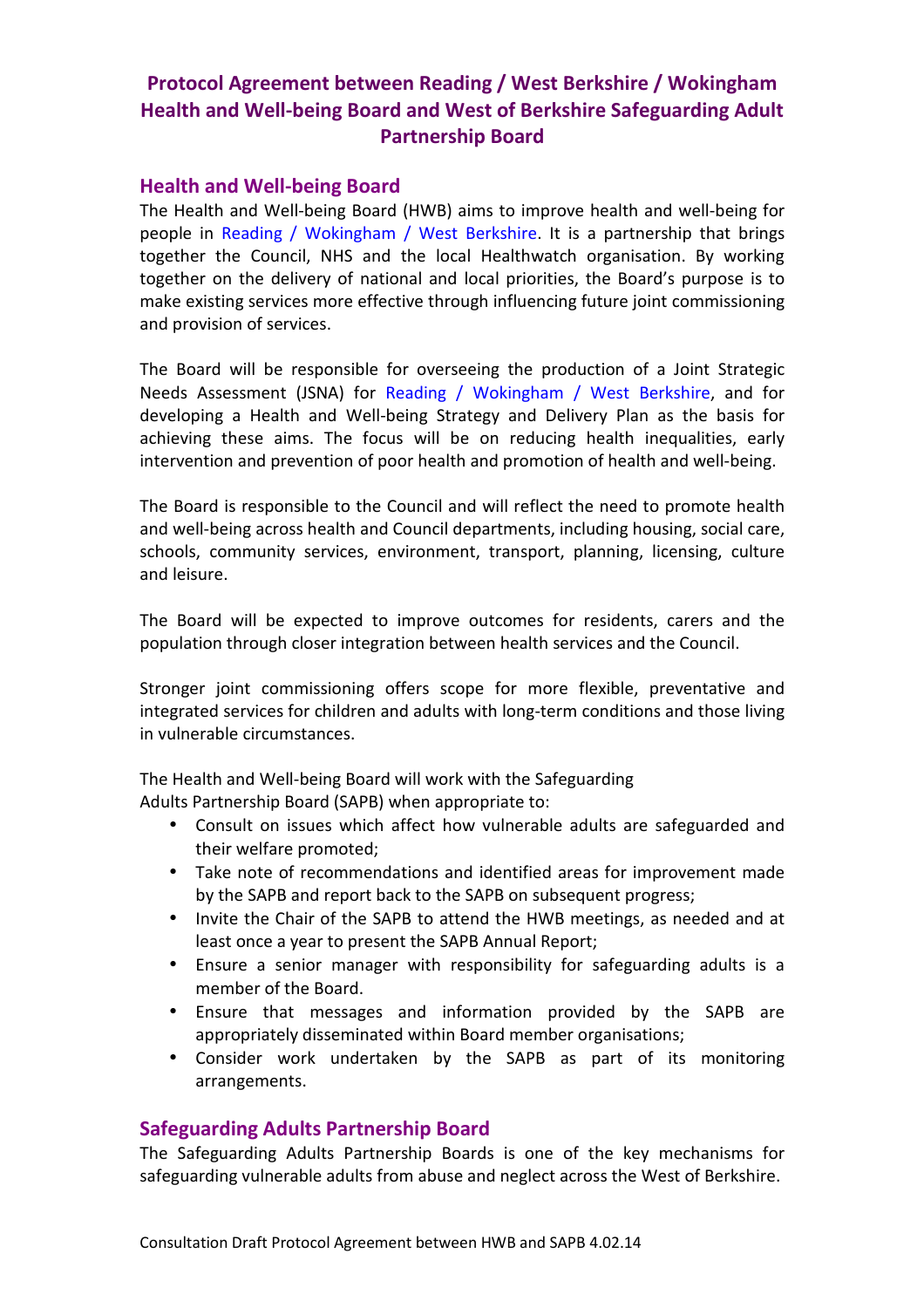Safeguarding Adults is everyone's business and all relevant agencies operating within the area work together to ensure they provide the best possible holistic response to service users and their carers. There is a shared responsibility for ensuring that all efforts to keep vulnerable adults safe are effective and well co-ordinated.

Safeguarding Adults work is about preventing abuse and neglect as well as promoting good practice in identifying and responding to concerns on a multi-agency basis.

The SAPB will work with the Health and Well-being Board when appropriate to:

- Monitor actions to improve safeguarding including action plans arising from
- Serious Case Reviews:
- Ensure the Chair of the SAPB attends the HWB meetings as needed;
- Ensure that messages and information provided by the SAPB are appropriately disseminated within Board member organisations;
- Hold the Board to account on matters of safeguarding in all its activities, providing appropriate challenge on performance;
- Undertake audits and feedback results to the Board, advising on ways to improve and highlight areas of underperformance;
- Feedback learning from Serious Case Reviews and ensure that the lessons are embedded in service delivery;
- Highlight gaps in service for the Board to consider as part of its joint commissioning process.

## **Both organisations will:**

- Have an ongoing and direct relationship, communicating regularly.
- Work together to ensure action taken by one body does not duplicate that taken by another.
- Ensure they are committed to working together to ensure there are no unhelpful strategic or operational gaps in policies, protocols, services or practice.

Signed by:

Chair of Health and Well Being Board Chair of West of Berkshire SAPB

Date

Date of Protocol Review April 2015

Consultation Draft Protocol Agreement between HWB and SAPB 4.02.14